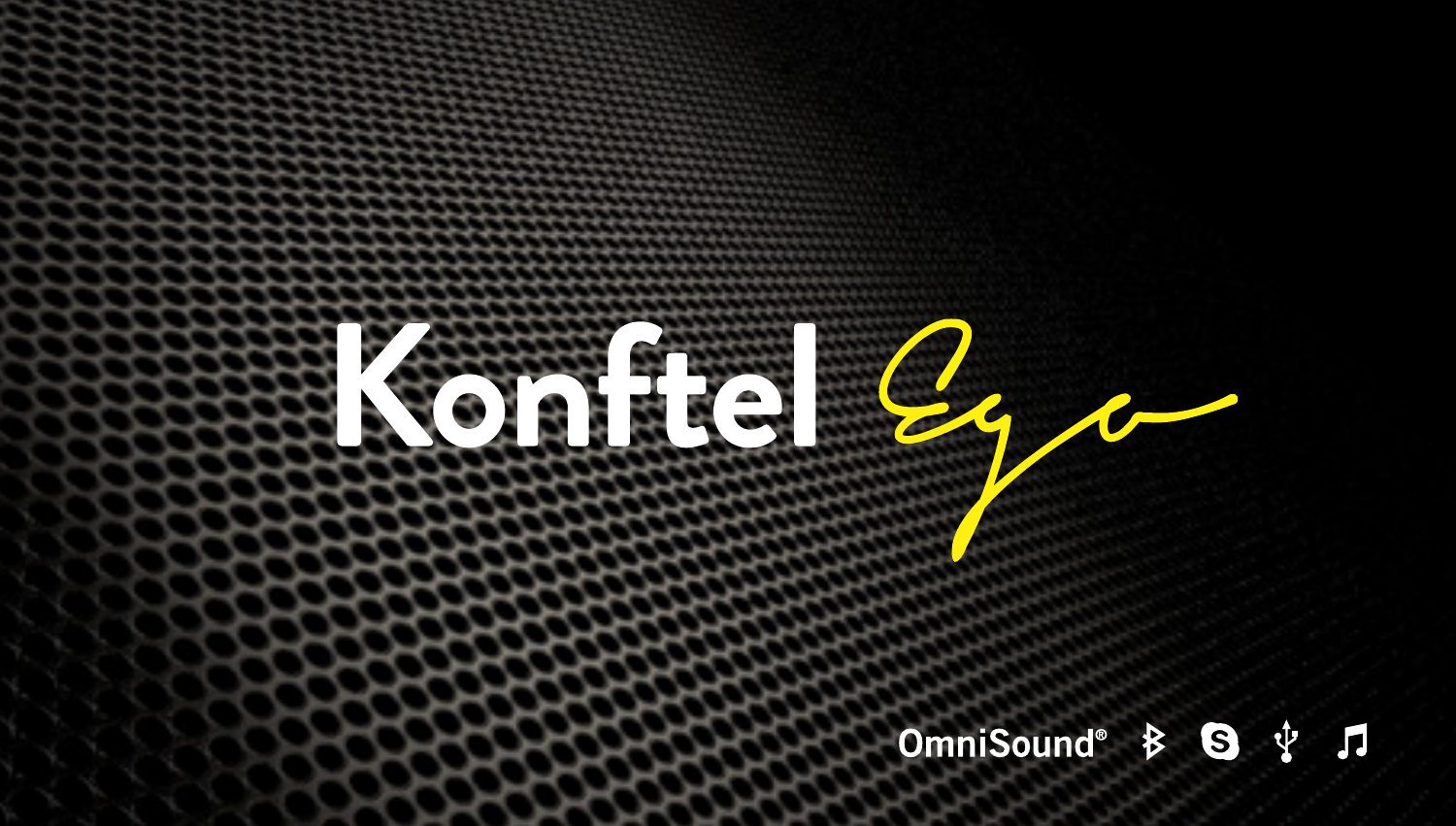### Good Choice!

We are glad that you have selected a quality product from Konftel. The Konftel Ego is an easy-to-use and flexible device with great possibilities. It will for sure find its place close to your computer and support your mobile meetings, connected with USB or Bluetooth. Allowing the use of Skype for Business, Cisco Jabber or any other application of your choice. Or you can just use it as a speaker when you want to listen to your favourite music :-) For almost 30 years we have refined and developed our unique OmniSound®-technology to perfection. The Konftel Ego is no exception. #omnisound

## I USE CASES DESCRIPTION ]



USB CONFERENCE DEVICE BLUETOOTH CONFERENCE DEVICE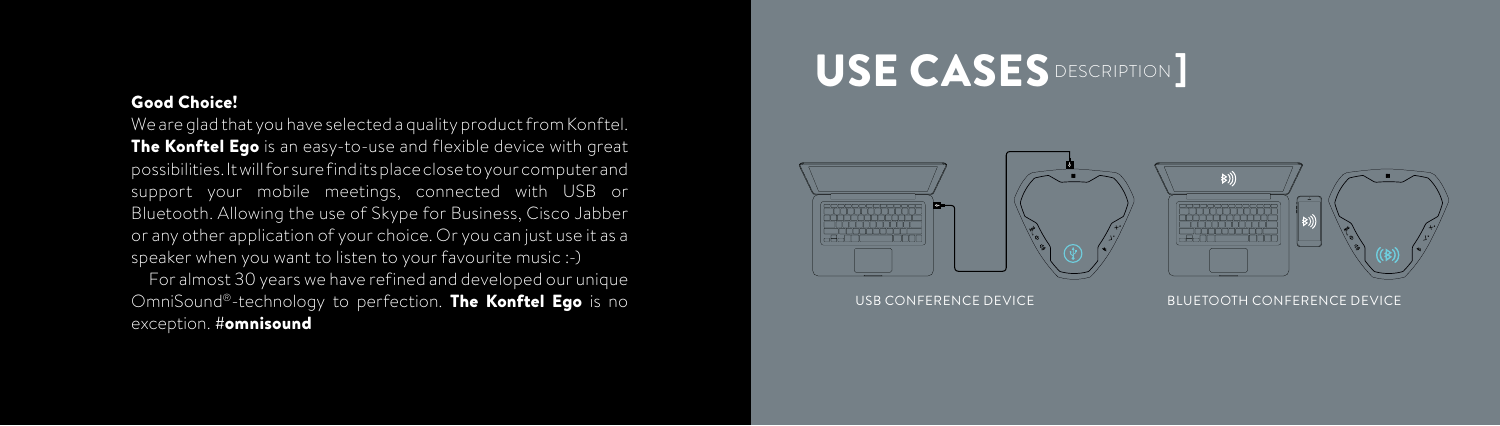# **CONNECTIONS** AND BUTTONS **IN EXAMPLE 100 BLUETOOTH** INSTRUCTIONS ]



To be able to connect the Konftel Ego to your mobile device they will first have to be paired. Pairing is only required when connecting for the first time. After that you may simply reconnect.

## PAIRING

**1.** Press the Bluetooth (**8**) button for 2s.

2. Start a search for BT-devices on your mobile device.

3. Select Konftel Ego in the list of found devices. *Pairing will be completed within a few seconds.*

## **RECONNECT**

**1.** Make sure BT is enabled on your mobile device. Press the Bluetooth  $(\epsilon)$  button on the Konftel Ego **once**. *Reconnection will be completed within a few seconds.*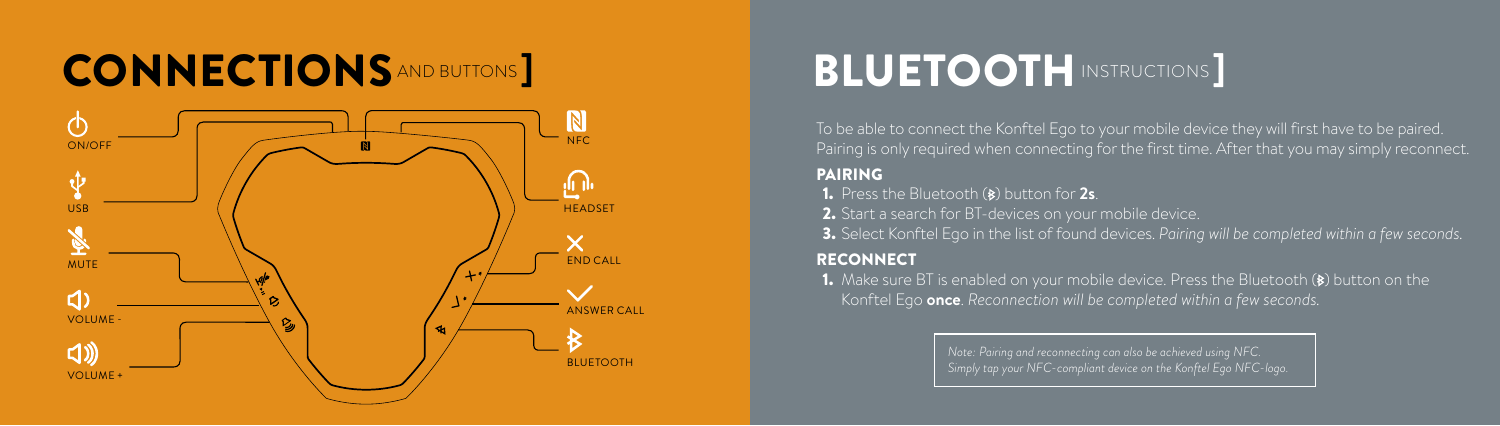

Get to know your Konftel better. Mieux connaître votre Konftel. Conozca mejor su Konftel. Lernen Sie Ihr Konftel besser kennen. 更好地了解您的 Konftel. Lär känna din Konftel bättre.

WWW.KONFTEL.COM